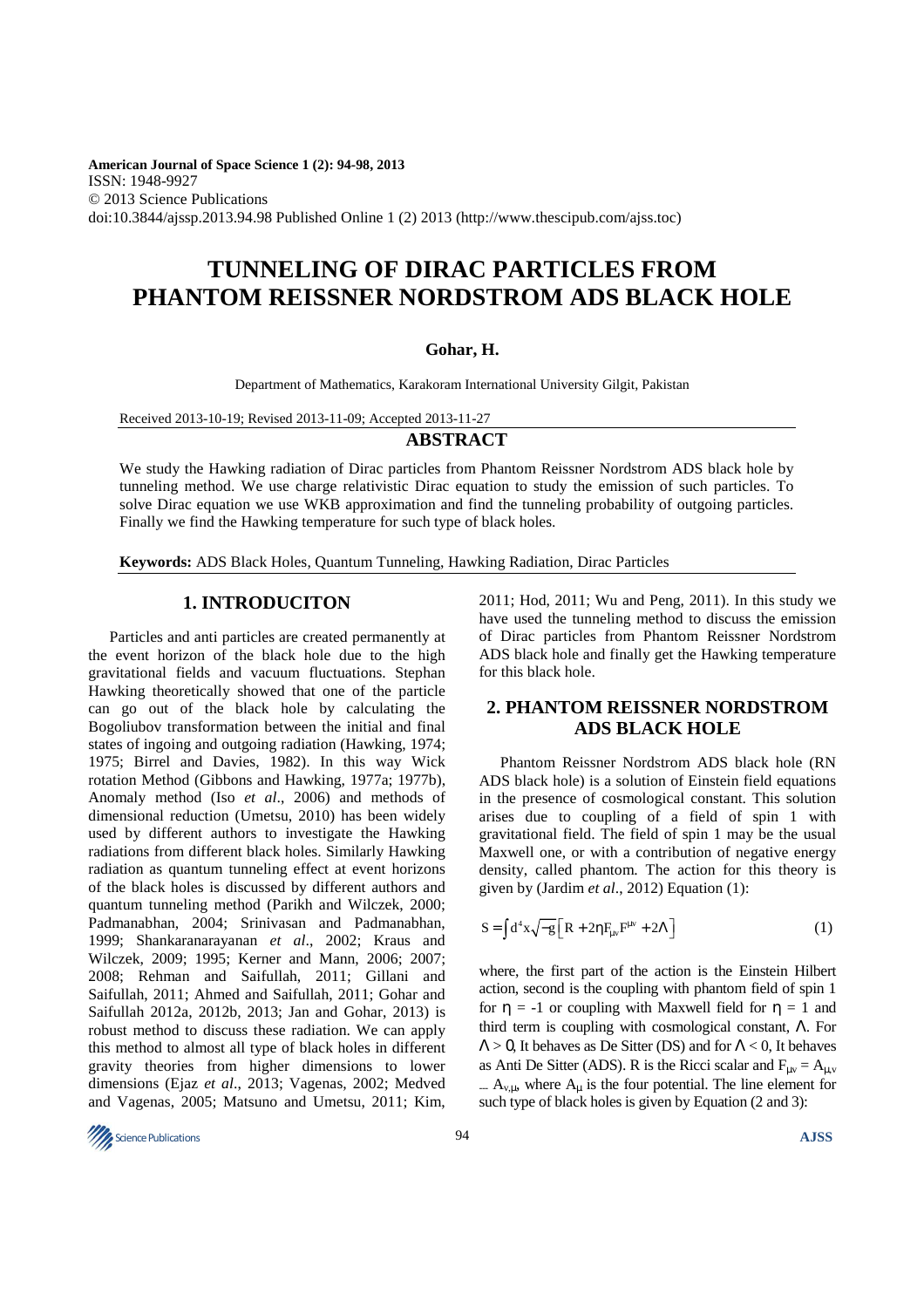$$
ds^{2} = -g(r)dt^{2} + [g(r)]^{-1}dr^{2} + r^{2}(d\theta^{2} + \sin^{2}\theta d\phi^{2})
$$
 (2)

Where:

$$
g(r) = 1 - \frac{2M}{r} - \frac{\Lambda}{3}r^2 + \eta \frac{Q^2}{r^2}
$$
 (3)

Here, M and Q are the mass and charge of the black hole. For  $\eta = 1$ , the black hole is called RN ADS black hole and when for  $\eta = -1$ ; it is called anti RN ADS black hole. The event horizon can be found by putting  $g(r) = 0$  so we have two horizon,  $r_{+}$  and r. For RN ADS; we have  $0 < r_{-} < r_{+}$  and for anti RN ADS; we have  $r_{-} < 0 < r_{+}$ . For anti RN ADS; we have the event horizon given by (Jardim *et al*., 2012) Equation (4):

$$
r_{+} = \frac{1}{2} \left( \sqrt{x} + \sqrt{\frac{6}{\Lambda} - x - \frac{12M}{\Lambda\sqrt{x}}} \right)
$$
 (4)

Where Equation (5 to 8):

$$
x = A + B + \frac{2}{\Lambda} \tag{5}
$$

$$
A = -\sqrt[3]{\frac{2}{y}} \left( \frac{1 - 4\Lambda \eta Q^2}{\Lambda} \right)
$$
 (6)

$$
B = -\sqrt[3]{\frac{y}{32}} \left(\frac{3}{\Lambda}\right)
$$
 (7)

$$
y = 2 - 36\Lambda M^{2} + 24\eta \Lambda Q^{2} +
$$
  

$$
\left( \left( 2 - 36\Lambda M^{2} + 24\eta \Lambda Q^{2} \right)^{2} - 4\left( 1 - 4\eta \Lambda Q^{2} \right)^{3} \right)^{\frac{1}{2}}
$$
 (8)

The mass of the black hole is given by Equation (9):

$$
M = \frac{r_{+}}{2} \left( 1 - \frac{\Lambda}{3} r_{+}^{2} + \frac{\eta Q^{2}}{r_{+}^{2}} \right)
$$
(9)

### **3. QUANTUM TUNNELING**

To investigate the Hawking radiation of Dirac particles or spin half fermions from the black hole, we use the relativistic charged Dirac equation with Dirac field  $\psi = \psi$  (t, r,  $\theta$ ,  $\phi$ ) given by Equation (10):

$$
i\hbar\gamma^{\mu}\left(\partial_{\mu} + \Omega_{\mu} - iqA_{\mu}\right)\psi + m\psi = 0\tag{10}
$$

**Science Publications AJSS AJSS ASS ALLER** 

where, m and q are the mass and charge of the particle.  $A<sub>u</sub>$  is the electromagnetic four potential and other parameters are defined as follow Equation (11 and 12):

$$
\Omega_{\mu} = \frac{i}{2} \Gamma_{\mu}^{\alpha \beta} \Sigma_{\alpha \beta} \tag{11}
$$

$$
\Sigma_{\alpha\beta} = \frac{i}{4} \Big[ \gamma^{\alpha}, \gamma^{\beta} \Big]
$$
 (12)

Here,  $\gamma^{\mu}$  matrices satisfy  $[\gamma^{\mu}, \gamma^{\nu}] = 2g^{\mu\nu} \times I$ , where I is the identity matrix. We use the following  $\gamma^{\mu}$  matrices to study the tunneling of Dirac particles from the horizons of anti RN ADS black hole Equation (13 and 14):

$$
\gamma' = \frac{1}{\sqrt{g(r)}} \begin{pmatrix} i & 0 \\ 0 & -i \end{pmatrix}, \ \gamma^r = \sqrt{g(r)} \begin{pmatrix} 0 & \sigma^3 \\ \sigma^3 & 0 \end{pmatrix}
$$
 (13)

$$
\gamma \theta = \frac{1}{r} \begin{pmatrix} 0 & \sigma^1 \\ \sigma^1 & 0 \end{pmatrix}, \quad \gamma^{\phi} = \frac{1}{r \sin \theta} \begin{pmatrix} 0 & \sigma^2 \\ \sigma^2 & 0 \end{pmatrix}
$$
(14)

Pauli sigma,  $\sigma^i$ , matrices are given by Equation (15):

$$
\sigma^1 = \begin{pmatrix} 0 & 1 \\ 1 & 0 \end{pmatrix}, \sigma^2 = \begin{pmatrix} 0 & -i \\ i & 0 \end{pmatrix}, \sigma^3 = \begin{pmatrix} 1 & 0 \\ 0 & -1 \end{pmatrix}
$$
 (15)

For a Dirac particle, the wave function  $\psi$  has two spin states namely spin up and spin down so we can take the following ansatz for this wave function  $\psi$  Equation (17):

$$
\Psi_{\uparrow} = \begin{pmatrix} A(t, r, \theta, \phi) \\ 0 \\ B(t, r, \theta, \phi) \\ 0 \end{pmatrix} \exp\left(\frac{i}{\hbar} I_{\uparrow}(t, r, \theta, \phi)\right) \tag{16}
$$

$$
\Psi_{\downarrow} = \begin{pmatrix} 0 \\ C(t, r, \theta, \phi) \\ 0 \\ D(t, r, \theta, \phi) \end{pmatrix} \exp\left(\frac{i}{\hbar} I_{\downarrow}(t, r, \theta, \phi)\right) \tag{17}
$$

Here  $I_{\uparrow}$  is the action for classical outgoing trajectory. Here we deal with only spin up case and for spin down case the calculations are same with signature changes. Put Equation (16) in Equation (10) and using lowest WKB approximation, we get the following four equations in leading order of ħ Equation (18 to 21):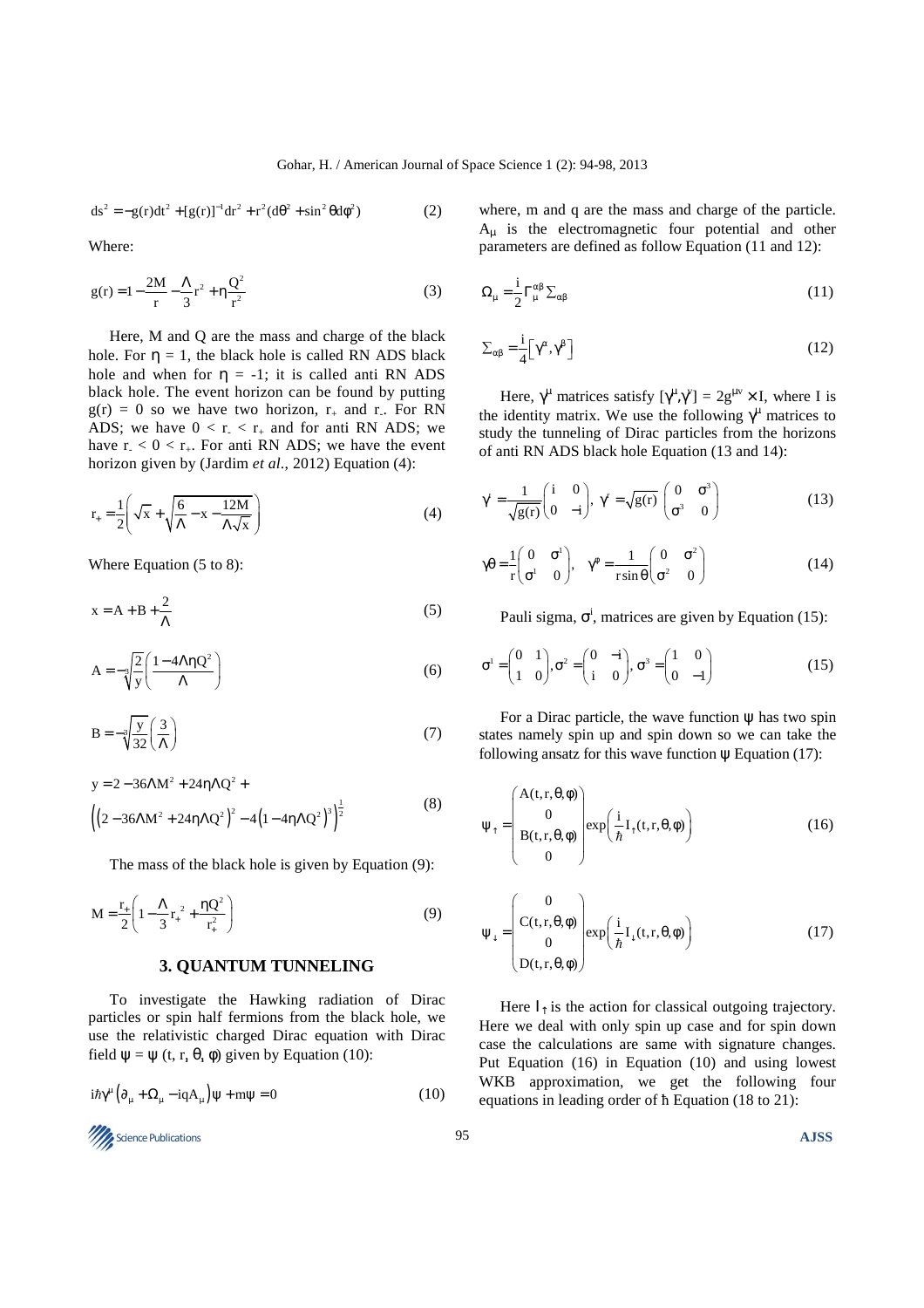$$
-\left(\frac{iA(\partial_{t}I_{\uparrow}-qA_{t})}{\sqrt{g(r)}}+B\sqrt{g(r)}\partial_{r}I_{\uparrow}\right)+mA=0
$$
\n(18)

$$
\left(\frac{iB(\partial_{\tau}I_{\uparrow}-qA_{\tau})}{\sqrt{g(r)}}-A\sqrt{g(r)}\partial_{\tau}I_{\uparrow}\right)+mB=0
$$
\n(19)

$$
\frac{-B}{r} \left( \partial_{\theta} I_{\uparrow} + \frac{i}{\sin \theta} \partial_{\phi} I_{\uparrow} \right) = 0 \tag{20}
$$

$$
\frac{-A}{r} \left( \partial_{\theta} I_{\uparrow} + \frac{i}{\sin \theta} \partial_{\phi} I_{\uparrow} \right) = 0 \tag{21}
$$

If we look at the symmetries of the space time,  $\partial_t$  and  $\partial_{\phi}$  are Killing fields in the respective direction and we are only dealing with radial trajectories, so we choose ansatz of the form:

$$
I_{\uparrow} = -Et + W(r, \theta) + J\phi \tag{22}
$$

E is the energy of the particle and J is the corresponding angular momentum of the particle. Putting Equation (22) in above equations for  $\theta = \theta_0$  and considering only the radial trajectory so by assuming  $J =$ 0, we get the following two equations:

$$
-\left(\frac{iA(-E-qA_t)}{\sqrt{g(r)}} + B\sqrt{g(r)}\partial_r w\right) + mA = 0
$$
\n(23)

$$
\left(\frac{iB(-E-qA_t)}{\sqrt{g(r)}} + A\sqrt{g(r)}\partial_r w\right) + mB = 0
$$
\n(24)

If we put mass of the particle,  $m = 0$ , we have two solutions for Equation (23) and (24). For Equation (26):

$$
A = -iB, \text{ we have } \partial_r W(r) = \partial_r W_+ = \frac{E + qA_t}{g(r)} \tag{25}
$$

$$
A = iB, \text{ we have } \partial_r W(r) = \partial_r W - \frac{(E + qA_t)}{g(r)} \tag{26}
$$

Plus and minus signs correspond to the outgoing and incoming particles. Here in Equation (25), we have simple pole at  $r = r_{+}$  so we use reside theory for semi circle and we get:

Science Publications 96 **AJSS** 

$$
W_{\pm} = \pm i\pi \frac{E + qA_t}{\partial_r g(r_+)}
$$
 (27)

The overall tunneling probability is given by taking ratio of outgoing and in-coming rates to get the correct tunneling rate is given by (Srinivasan and Padmanabhan, 1999; Shankaranarayanan *et al*., 2002) Equation (28 and 27):

$$
\Gamma = \frac{P_{\text{out}}}{P_{\text{in}}}, \text{where}
$$
  

$$
P_{\text{out}} \sim \exp(-2\,\text{Im}(I)) = \exp(-2\,\text{Im}(W_{+}))
$$
 (28)

$$
P_{\text{in}} \propto \exp(-2 \text{Im}(I)) = \exp(-2 \text{Im}(W_{-}))
$$
 (29)

We can write the overall tunneling probability as:

$$
\Gamma = \exp(-4\operatorname{Im}(W_+))\tag{30}
$$

By putting the value from Equation (27), we get the tunneling probability for outgoing particles as Equation (31):

$$
\Gamma = \exp\left(-4\pi \frac{\mathbf{E} + \mathbf{q}\mathbf{A}_{t}}{\partial_{r} \mathbf{g}(\mathbf{r}_{+})}\right)
$$
(31)

Or:

$$
\Gamma = \exp\left(\frac{-2\pi(E + \frac{qQ}{r_{+}})}{\frac{M}{r_{+}^{2}} - \frac{\Lambda}{2}r_{+} - \eta \frac{Q^{2}}{r_{+}^{3}}}\right)
$$
(32)

From Equation (32) we can conclude that the tunneling probability does not depend upon the mass of the particle. Comparing Equation (32), with the Boltzmann factor, we get the Hawking temperature for this black hole and is given by:

$$
T_{bh} = \frac{1}{2\pi} \left( \frac{M}{r_+^2} - \frac{\Lambda}{3} r_+ - \eta \frac{Q^2}{r_+^3} \right)
$$
 (33)

For Massive particle,  $m \neq 0$ , we get:

$$
\left(\frac{A}{B}\right)^2 = \frac{-iE + m\sqrt{g(r)}}{iE + m\sqrt{g(r)}}
$$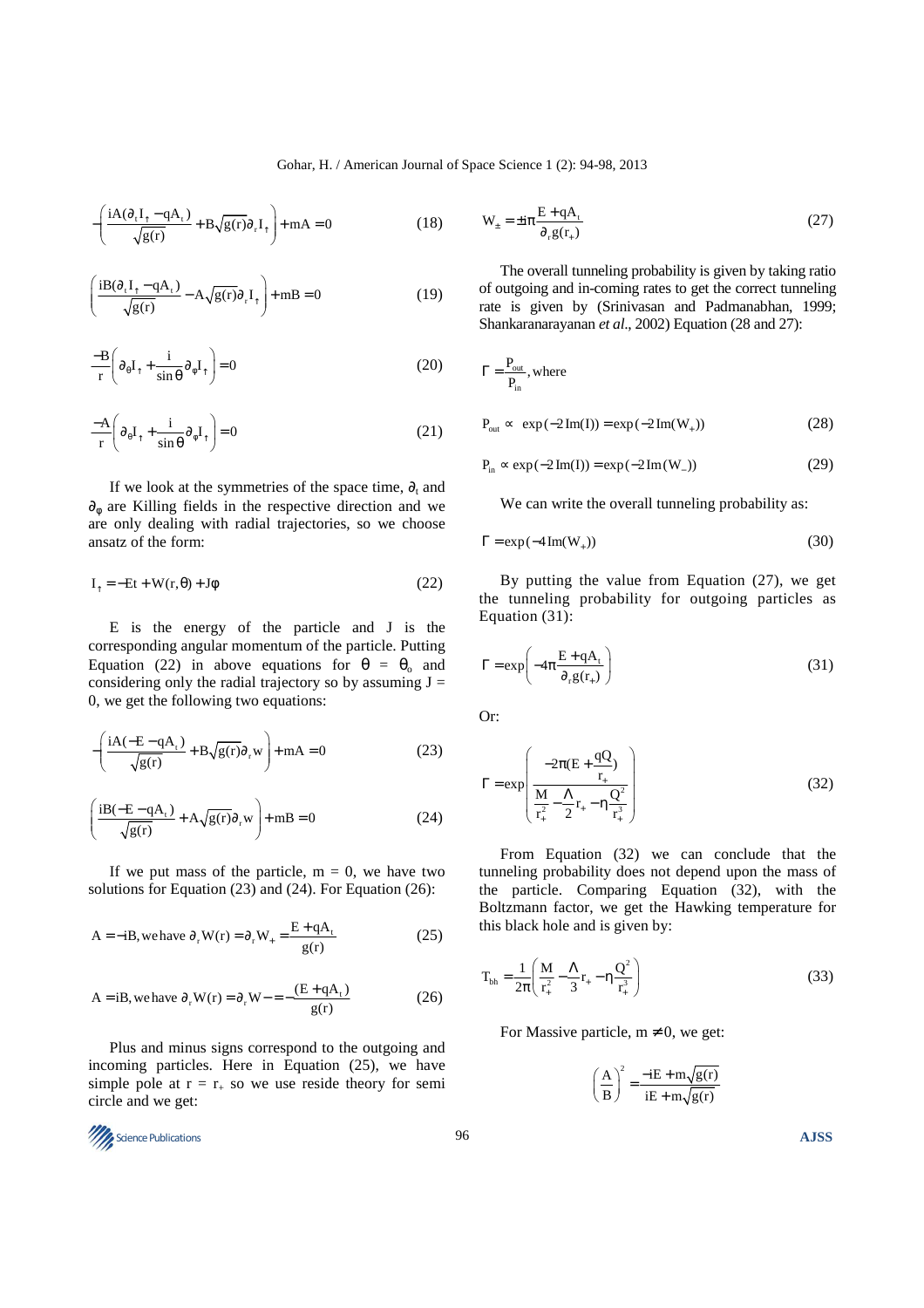When we approach near the horizon then we have  $\left(\frac{A}{B}\right)^2 = -1$  $\left(\frac{A}{B}\right)^2 = -1$  and we get the Hawking temperature similar to massless case. This is because at event horizon massive particle behaves like massless particle for more detail (Kerner and Mann, 2008). We have also taken care of the temporal contribution to the imaginary part of the action so that for no value of the energy, charge and angular momentum of the particles will the tunneling probabilities be greater than 1 (Akhmedov *et al*., 2008; Akhmedova, 2008) and they will not violate unitarity.

If we look at thermodynamic relations for this black hole then mass of the black hole is given by putting  $g(r+)$  $= 0$  Equation (34):

$$
M = \frac{r_{+}}{2} \left( 1 - \frac{\Lambda}{3} r_{+}^{2} + \frac{\eta Q^{2}}{r_{+}^{2}} \right)
$$
 (34)

The entropy of the Black hole is given by Equation (35):

$$
S = \frac{A}{4} = \pi r_+^2
$$
 (35)

For the electric potential V Equation (36):

$$
\left. \frac{\partial M}{\partial Q} \right| s = V = \frac{\eta Q}{r_+} \tag{36}
$$

Now we have:

$$
\left. \frac{\partial M}{\partial S} \right|_{Q} = T = \frac{1}{2\pi} \left( \frac{M}{r_{+}^{2}} - \frac{\Lambda}{3} r_{+} - \eta \frac{Q^{2}}{r_{+}^{3}} \right)
$$
(37)

Which is from the thermodynamic relations and Equation (37) is same as the Hawking temperature calculated from quantum tunneling method. After putting the value of M, We have the Hawking temperature Equation (38):

$$
T_{bh} = \frac{1}{4\pi r} \left( 1 - \Lambda r_{+}^{2} - \eta \frac{Q^{2}}{r_{+}^{2}} \right)
$$
 (38)

Which is consistent with previous literature (Jardim *et al*., 2012).

# **Science Publications AJSS AJSS A**

#### **4. CONCLUSION**

By ignoring the self gravity and back reaction of the Dirac particle, we have discussed quantum tunneling of Dirac particles from the event horizon of the phantom ADS black hole. For this purpose, we have used the relativistic Dirac Equation and found the tunneling probability of outgoing fermions and we found the Hawking temperature for ADS black holes. From Equation (32), we can say that the tunneling probability depends upon the charge of the particle but not on the mass of the particle. We have justified our results by writing the usual thermodynamic relations and which are same by using the tunneling method. Last but not least, one can also find the tunneling with back reaction from these black holes, which will have very interesting results.

#### **5. REFERENCES**

- Ahmed, J. and K. Saifullah, 2011. Hawking radiation of Dirac particles from black strings. J. Cosmol. Astropart. Phys., 08: 011-011. DOI: 10.1088/1475- 7516/2011/08/011
- Akhmedov, E.T., T. Pilling and D. Singleton, 2008. Subtleties in the quasi-classical calculation of hawking radiation. Int. J. Mod. Phys. D., 17: 2453- 2458. DOI: 10.1142/S0218271808013947
- Akhmedova, V., T. Pilling, A. de Gill and D. Singleton, 2008. Temporal contribution to gravitational WKBlike calculations. Phys. Lett. B, 666: 269-271. DOI: 10.1016/j.physletb.2008.07.017
- Birrel, N.D. and P.C.W. Davies, 1982. Quantum Fields in Curved Space. 1st Edn., Cambridge University Press, Cambridge, ISBN-10: 9780511622632. DOI: 10.1017/CBO9780511622632
- Ejaz, A., H. Gohar, H. Lin, K. Saifullah and S.T. Yau, 2013. Quantum tunneling from three-dimensional black holes. Phys. Lett. B, 726: 827-833. DOI: 10.1016/j.physletb.2013.09.015
- Gibbons, G.W. and S.W. Hawking, 1977a. Cosmological event horizons, ther-modynamics and particle creation. Phys. Rev., D, 15: 2738-2751. DOI: 10.1103/PhysRevD.15.2738
- Gibbons, G.W. and S.W. Hawking, 1977b. Action integrals and partition functions in quantum gravity. Phys. Rev. D, 15: 2752-2756. DOI: 10.1103/PhysRevD.15.2752
- Gillani, U.A. and K. Saifullah, 2011. Tunneling of Dirac particles from accelerating and rotating black holes. Phys. Lett. B, 699: 15-20. DOI: 10.1016/j.physletb.2011.03.051